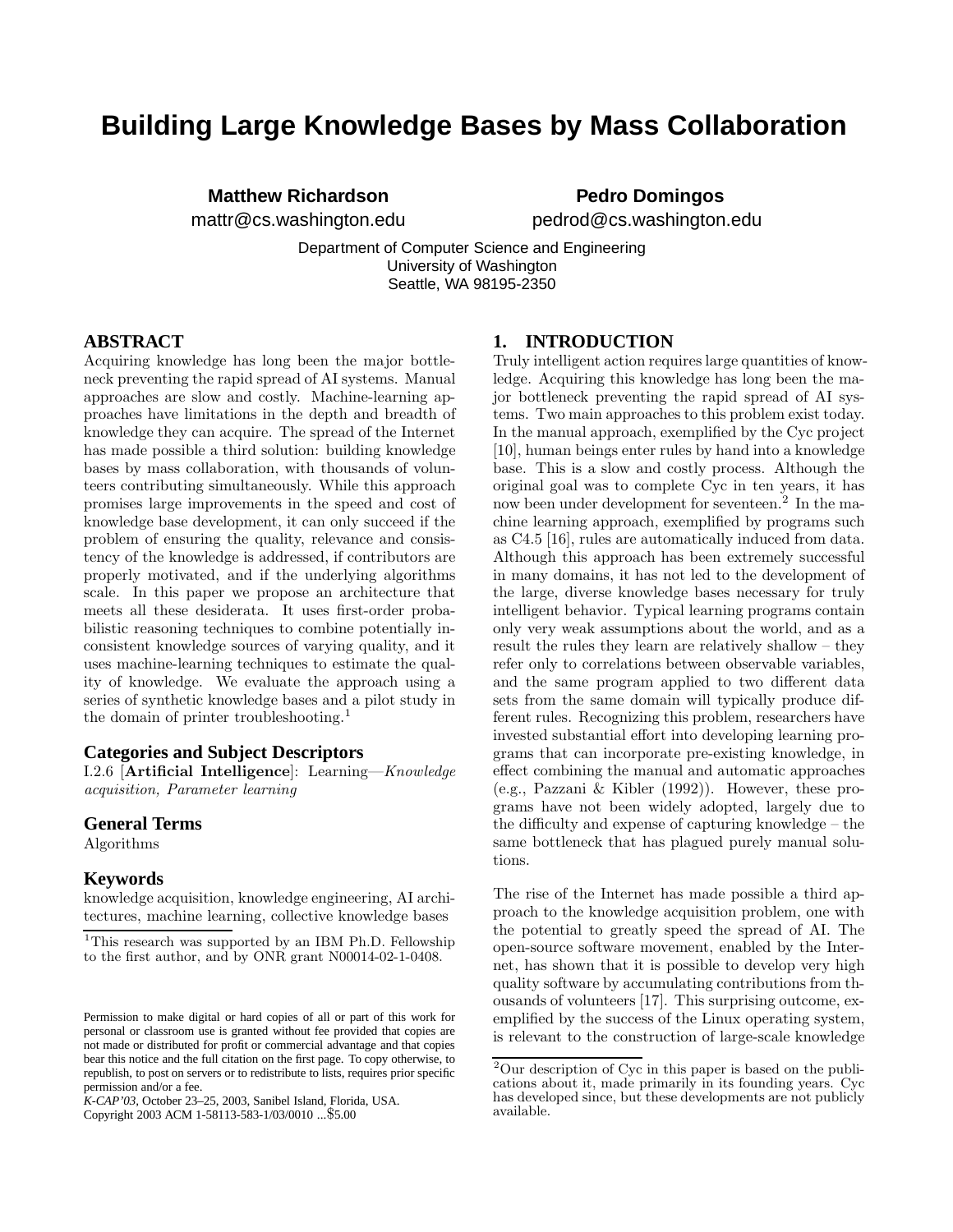bases. If the work of a large number of volunteers can be properly coordinated, knowledge bases as large as Cyc or larger can be built in a much shorter period of time, at a fraction of the cost. Conversely, over a period of a decade a knowledge base dwarfing any built so far can be inexpensively developed.

However, while building knowledge bases by mass collaboration avoids some of the problems of the traditional approach, it greatly exacerbates others:

- Quality. Ensuring the quality of knowledge contributed by many different sources, when little is known about most of them, is likely to be very difficult. We thus need mechanisms for automatically gauging the quality of contributions, and for making the best possible use of knowledge of widely variable quality. This includes taking advantage of redundant or highly overlapping contributions, when they are available.
- Consistency. As the knowledge base grows in size, maintaining consistency between knowledge entered by different contributors, or even by the same contributor at different times, becomes increasingly difficult. In a traditional logic-based system, a single inconsistency is in principle enough to make all inference collapse. This has been a major issue in the development of Cyc, and will be a much more serious problem in a knowledge base built by many loosely-coordinated volunteers.
- Relevance. The initial Cyc philosophy of simply entering knowledge regardless of its possible uses is arguably one of the main reasons it has failed to have a significant impact so far. In a distributed setting, ensuring that the knowledge contributed is relevant – and that volunteers' effort is productive – is an even more significant problem.
- Scalability. To achieve its full potential, a collective knowledge base must be able to assimilate the work of an arbitrarily large number of contributors, without the need for centralized human screening, coordination, or control becoming a bottleneck. Likewise, the computational learning and reasoning processes carried out within the knowledge base should scale at worst log-linearly in the number of contributions. This implies making expressiveness/tractability trade-offs, approximations, etc.
- Motivation of contributors. To succeed, collective knowledge bases will depend on the unpaid work of a large number of volunteers. Motivating these volunteers is therefore essential. Following the example of open-source software, collective knowledge bases should allow user-developers to enter knowledge that is first of all relevant to solving their own problems. Following the example of knowledge-sharing Web sites [4], collective knowledge bases should incorporate a fair mechanism for giving volunteers credit for their contributions.

This paper proposes an architecture for collective knowledge base development that addresses the five issues above. The next section describes the architecture. The following section describes the preliminary experimental evaluation of the architecture we have carried out. We conclude with a discussion of related and future work.

# **2. AN ARCHITECTURE FOR COLLECTIVE KNOWLEDGE BASES**

Figure 1 shows an input-output view of the architecture. A collective knowledge base is a continuously-operating system that receives three streams of information:

- Rules and facts from contributors. Rules and facts are expressed in the Horn clause subset of first-order logic. A first-order representation is used in the great majority of knowledge-based systems, including Cyc, and is clearly necessary to efficiently capture a broad range of real-world knowledge. Horn clauses are used in many expert system shells, and form the basis of the Prolog programming language. They are an effective trade-off between expressiveness and tractability, and using them takes advantage of extensive previous research on making Horn-clause inference efficient. Horn clauses also have the key feature of high modularity: a new rule can be input without knowing what other rules are already in the knowledge base. Note that, although our current system requires entering knowledge directly in Horn-clause form, this need not be the case in general. Allowing knowledge entry via menu-driven interfaces, ontology browsers, and restricted forms of natural language (e.g., using a particular syntax, or within specific domains) should greatly increase the number of individuals that are able to contribute. The extensive previous research on tools for knowledge base development (e.g., McGuinness et al. (2000)) should be useful here.
- Queries and evidence from users. Following conventional usage, a query is a predicate with open variables (input directly, or obtained by translation from a user interface). Users also supply evidence relevant to the queries in the form of a set of facts (ground instances of predicates). These facts may be manually input by the user, or automatically captured from the outside system the query refers to. (For example, if the query is a request to diagnose a malfunctioning artifact such as a car or a computer, information on the state and configuration of the artifact may be captured directly from it.) As in many knowledge-sharing sites, queries can also have a "utility value" attached, reflecting how much the user is willing to "pay" (in some real or virtual unit) for the answer.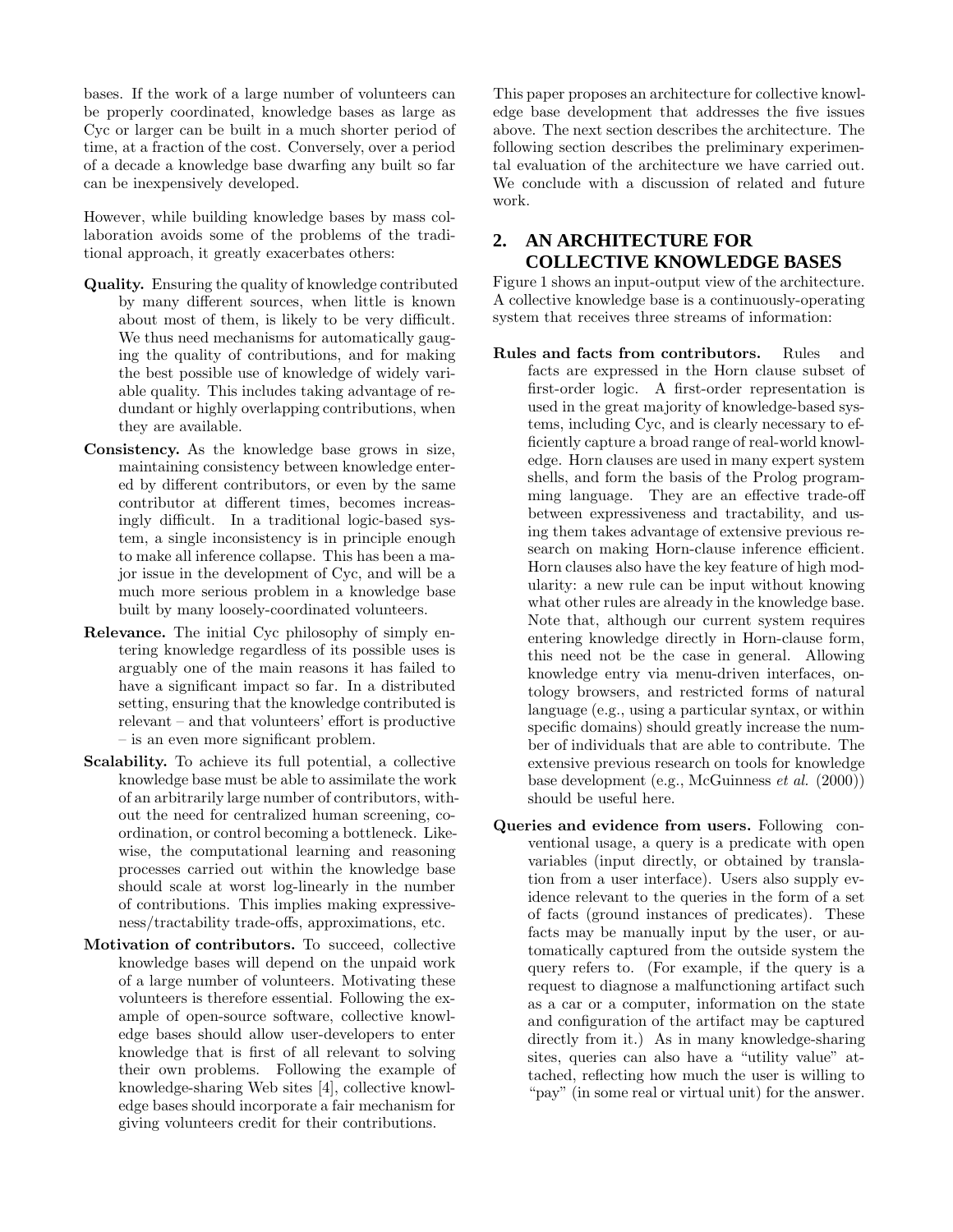

Figure 1: Input-output view of a collective knowledge base.

#### Feedback on the system's replies, from users.

Given the answer or answers to a query, the user takes actions, observes their outcomes, and reports the results to the knowledge base. For example, if the query is "Where on the Web can I find X?" and the answer is a URL, the user can go to that URL and report whether or not X was found there. In a fault diagnosis problem, the user attempts to fix the fault where diagnosed, and reports the result. The outcome can also be in the form of a utility rating for the answer. This rating can be objective (e.g., time saved, number of "hits" in some task) or subjective (e.g., user's satisfaction on a five point scale).

In return, the collective knowledge base produces two streams of information:

- Answers to queries. Answers to a query consist of instantiations of the open variables for which the query predicate holds true. They are sorted by probability of correctness, in the same way that search engines sort documents by relevance. Probabilities of correctness are computed as described below.
- Credit to contributors. Contributors receive from the knowledge base feedback on the quality of their entries, in the form of accumulated (positive or negative) credit for their use in answering queries. The credit assignment computation is described below.

The collective knowledge base is thus involved in two continuous loops of interaction, one with contributors, and one with users (these two populations need not be disjoint). Contributors and users, as a result, interact via the knowledge base. This interaction is in general not one-to-one, but many-to-many: entries from many different contributors may be combined by inference to yield the answer(s) to a query, and the feedback from a query's outcome will in return be propagated to many different contributors. Conversely, a single contribution may be used in answering many different queries, and receive feedback from all of them.

The contributed rules are likely to be noisy, so associated with each are probabilistic parameters specifying quality and/or accuracy. The result is a probabilistic first-order representation. There are a variety of approaches for reasoning in such a representation; we chose to base our algorithms on knowledge-based model construction [24] (KBMC) (see Section 3), the most directly applicable method. In KBMC, queries are answered by first compiling the knowledge base (and associated rule weights) into a Bayesian network [15], then applying standard Bayesian network inference algorithms. Similarly, feedback is incorporated by using standard BN methods such as expectation-maximization [3] (EM) to find the rule weights which maximize the likelihood of the feedback. KBMC allows for efficient inference and learning (in space, time and the number of samples needed to accurately learn the parameters). We will provide more algorithmic details in Section 3.

A key feature of this architecture is that collective knowledge bases are built by an intimate combination of human work and machine learning, and the division of labor between them reflects their respective strengths and weaknesses. Human beings are best at making simplified, qualitative statements about what is true in the world, and using their judgment to gauge the quality of the end results produced by computers. They are notoriously poor at estimating probabilities or reasoning with them [23]. Machines are best at handling large volumes of data, estimating probabilities, and computing with them. Another key feature is that the knowledge base is not developed in open-loop mode, with the knowledge enterers receiving no real-world feedback on the quality and correctness of their contributions. Rather, the evolving knowledge base is subjected to constant reality checks in the form of queries and their outcomes, and the resulting knowledge is therefore much more likely to be both relevant and correct.

In current knowledge-sharing sites and knowledge management systems, questions are answered from an indexed repository of past answers, or routed to the appropriate experts. Thus the only questions that can be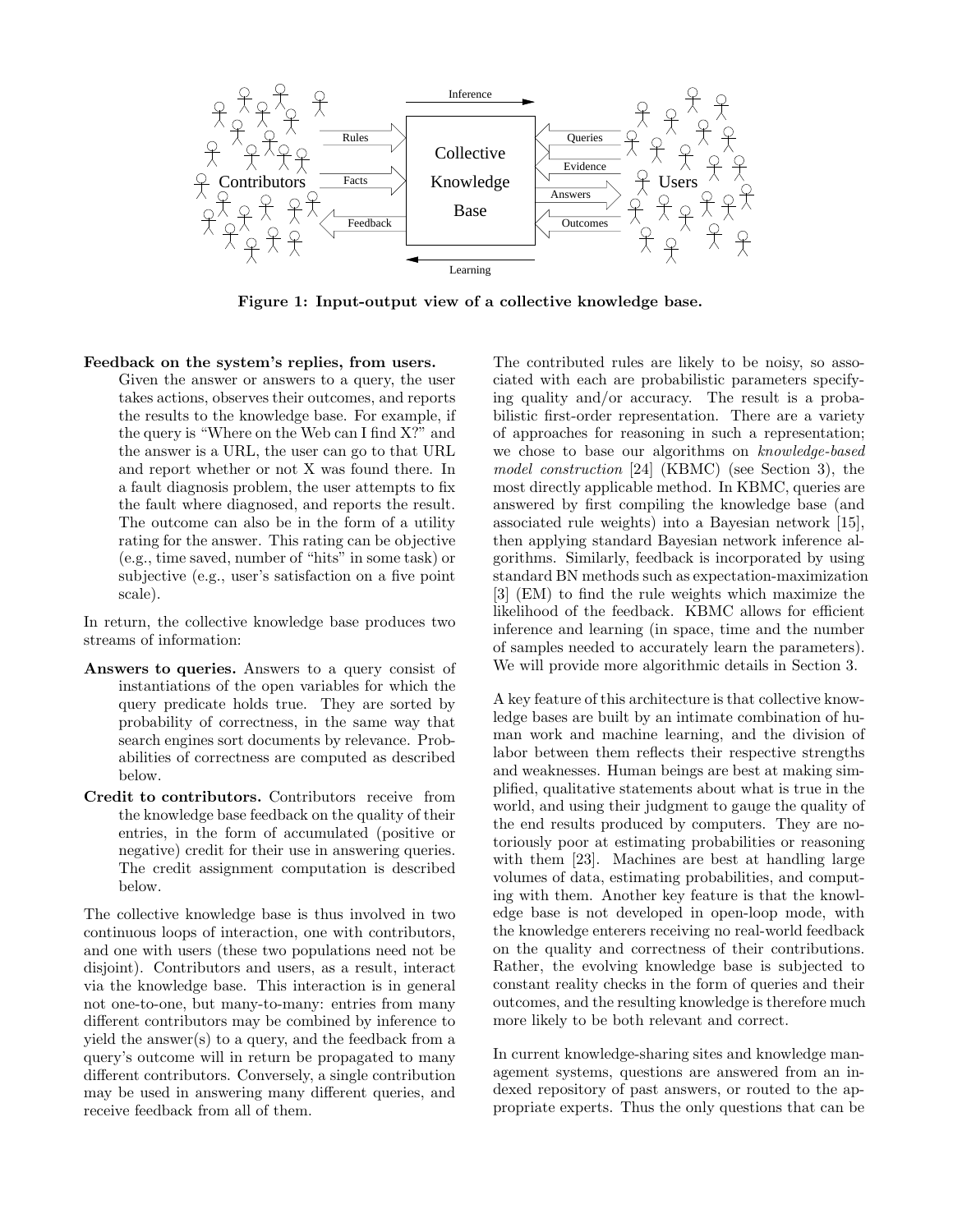answered automatically are those that have been asked and answered in the past. In contrast, the architecture we propose here allows chaining between rules and facts provided by different experts, and thus automatically answering potentially a very large number of questions that were not answered before. This can greatly increase the utility of the system, decrease the cost of answering questions, and increase the rewards of contributing knowledge.

The architecture answers the problems posed in the introduction:

- Quality. By employing feedback and machine learning, we are able to determine which rules are of high quality, and which are not. Further, since we are tracking the utility of knowledge provided by users, they are more inclined to provide good rules.
- Consistency. By using a probabilistic framework, we are able to handle inconsistent knowledge.
- Relevance. Since the knowledge base is being built by users, for users, we expect the rules to be on topics that the users find relevant and interesting. The credit assignment process rewards those contributors whose rules are used (and produced a correct answer), which provides incentive to create rules that are relevant to users' needs.
- Scalability. For both training and query-answering, the most expensive portion of the computation is the probabilistic inference on the Bayesian network. However, this computation depends only on the size of the network, not of the entire knowledge base. The Bayesian network is constructed out of only the relevant knowledge, which we expect (and confirm empirically in the experimental section) will lead to relatively small networks even for very large knowledge bases.
- Motivation of contributors. By tracking the utility of rules and assigning credit to those which are used to answer queries, we provide the means for motivating contributors (e.g. listing the top-10, paying in some real or virtual currency, etc.)

In the next section, we present the CKB algorithms in more detail.

# **3. ALGORITHM**

The internal workings of a collective knowledge base generally follow the knowledge-based model construction (KBMC) framework of Ngo and Haddawy [13]. This has been used by, among others, Koller and Pfeffer [9], and Kersting [8]. KBMC takes a Horn clause knowledge base and a query as inputs, and produces a Bayesian network relevant to answering the query. The advantage of KBMC over ordinary logical inference is

that it allows for "noisy" knowledge (i.e., it takes into account that facts and rules may not be believed with certainty).

# **3.1 Review of KBMC**

We begin by introducing KBMC for the common case of using noisy-or [15] to combine rules (Horn clauses) with the same consequent. Noisy-or is a probabilistic generalization of the logical OR function; it makes the assumption that the probability that one of the "causes" fails to produce the effect is independent of the success or failure of the other causes. In this case, with each clause is associated a parameter that specifies the probability that the consequent holds given that the antecedents hold. Table 1 gives an example set of Horn clauses and their associated parameters. For example, the probability that a person, say "mary", exercises is 0.8 if she owns a gym membership. Because the clause is defined for all X, this probability is the same for all people in the model. This parameter sharing facilitates both a compact representation, and learning. KBMC allows Horn clauses with relations of any arity.

To answer a query, KBMC extracts from the knowledge base a Bayesian network containing the relevant knowledge. Each grounded predicate that is relevant to the query appears in the Bayesian network as a node. Relevant predicates are found by using standard Prolog backward chaining techniques, except that rather than stopping when one proof tree is found, KBMC conceptually finds every possible proof tree. The multiple trees together form a proof DAG (directed acyclic graph) where each node of the DAG is a grounded predicate. For example, Figure 2 shows the Bayesian network that would result from the query "healthy(mary)?" given "eats\_well(mary)" and "gym\_member(mary)". Once the query has been converted into a Bayesian network, any standard BN inference technique may be used to answer the query.

When there are multiple relevant clauses that have the same grounded consequent, KBMC employs a combination function to compute the consequent's probability. For example, consider the second clause in Table 1:  $eats\_well(X) \leftarrow eats(X, Y)$ , healthy-food(Y). If eats(mary,carrots) and eats(mary,apples), both of which are healthy- $food(.)$ , then what is the probability that eats well(mary)? To answer this, an additional set of nodes are introduced to the Bayesian network, one for each clause (e.g, E1 and E2 in Figure 3). The node corresponding to a clause represents the proposition "All of the clause's antecedents are true," and is thus a deterministic AND function of those antecedents. For each (grounded) predicate, the probability that the predicate holds is a function of the "clause" nodes (e.g., E1) that have that predicate as the consequent. For example, the predicate can be a noisy-or of the clauses that have it as the consequent. In general, the combination func-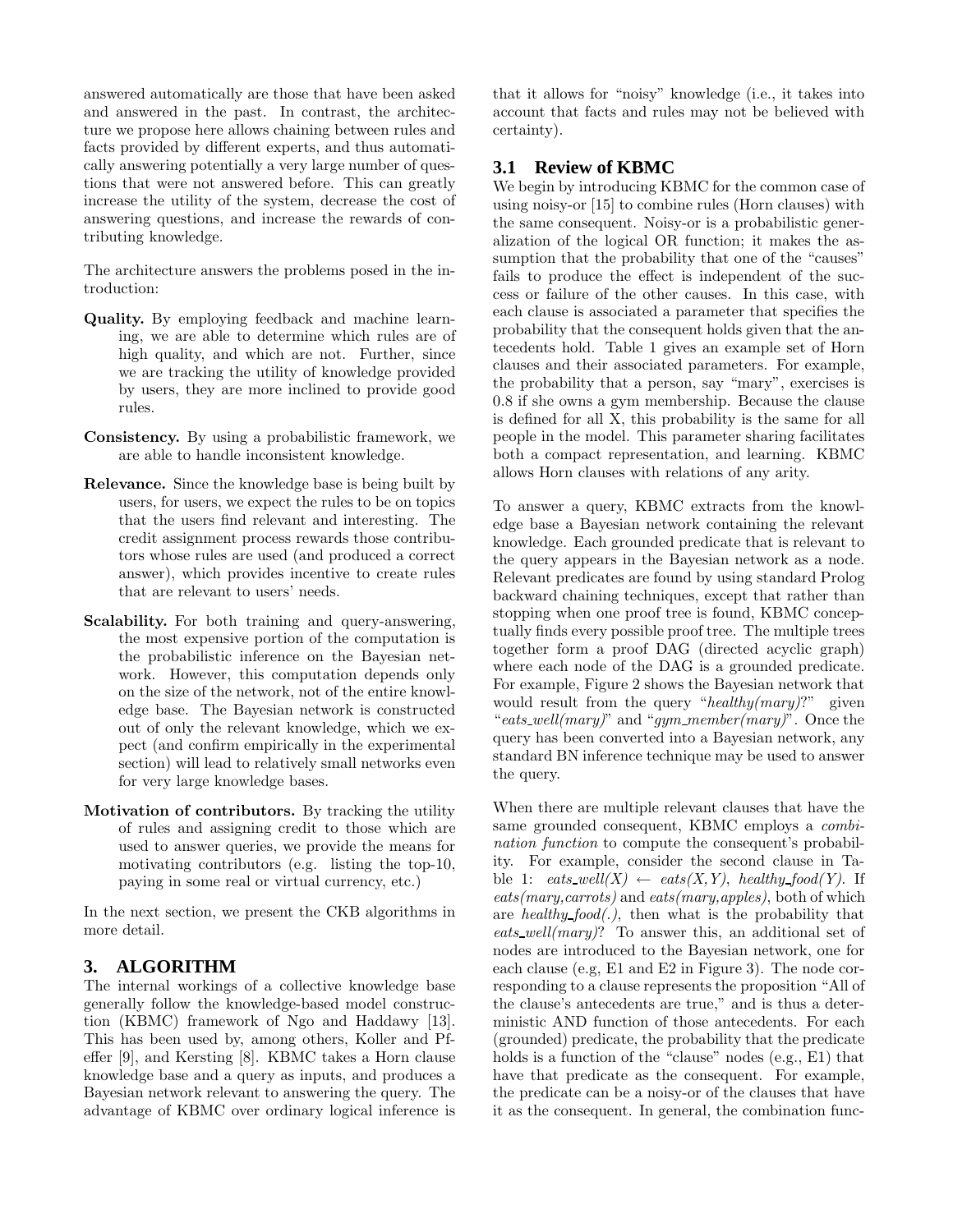| $\pm 0.9$ | $\text{ healthy}(X)$     | $\leftarrow$ | $eats_well(X),$ exercises $(X)$ |
|-----------|--------------------------|--------------|---------------------------------|
| 0.7       | $\mathit{eats\_well}(X)$ | $\leftarrow$ | $eats(X, Y)$ , healthy_food(Y)  |
| 0.8       | exercises(X)             | $\leftarrow$ | $gym\_member(X)$                |

Table 1: Sample Horn clauses defining part of a knowledge base. The number specifies the probability of the consequent when all of the antecedents are true .



Figure 2: Example Bayesian network formed for a query on the knowledge base shown in table 1.

tion can be any model of the conditional distribution of a Boolean variable given other Boolean variables, and can be different for different predicates. Our implemented system supports three combination functions, all of which require one parameter per clause: noisy-or [15], linear pool [5][7], and logistic regression [1].

Notice that the size of the Bayesian network produced by KBMC in response to a query is only proportional to the number of rules and facts relevant to the query, not the size of the whole knowledge base; this is crucial to the scalability of the approach.

For some combination functions (such as a leaky noisyor), a fact may have non-zero probability even if none of



Figure 3: When there are multiple sources of evidence, they are combined using a node which performs a function such as noisy-or. Above is an example Bayesian network for the query "eats well(mary)?".



Figure 4: Internal functioning of the knowledge base.

the rules for which it is a consequent apply. When using such functions, the results of inference are not complete: probabilities are only computed for facts that have at least one applicable rule. Generally, non-derivable answers vastly outnumber the derivable ones, and ignoring them greatly reduces the computational complexity of query answering. Since these answers would presumably have low probability, and users will generally only want to look at the top few most probable answers, this should have very little effect on the end result.

#### **3.2 Credit and Rule Weights**

For each answer to a query there is a proof DAG (directed acyclic graph). Each subtree of the DAG rooted in the answer and with facts (evidence or contributed) as leaves corresponds to an alternate derivation of the answer. Given feedback on the correctness of the answer (entered by the user), the utility of the corresponding query is propagated throughout the proof DAG. Credit is divided equally among the proof trees, and within each tree among the rules and facts that were used in it. If a rule or fact was used in multiple proof trees, it accumulates credit from all of them. Over many queries, each rule or fact accumulates credit proportional to its overall utility, and each contributor accumulates credit from all the queries his/her knowledge has helped to answer. If a rule or fact tends to lead to incorrect answers, the consequent cost (or negative utility) will be propagated to it; this will encourage contributors to enter only knowledge they believe to be of high quality.

Feedback from users, in the form of confirmation of the system's answers, or the correct answers after they become known, is also used to learn the weights of rules and facts in the knowledge base. This is done using the EM algorithm [3, 9], with each example being the evidence and correct answer for a given query, and the missing information being the remaining facts. By de-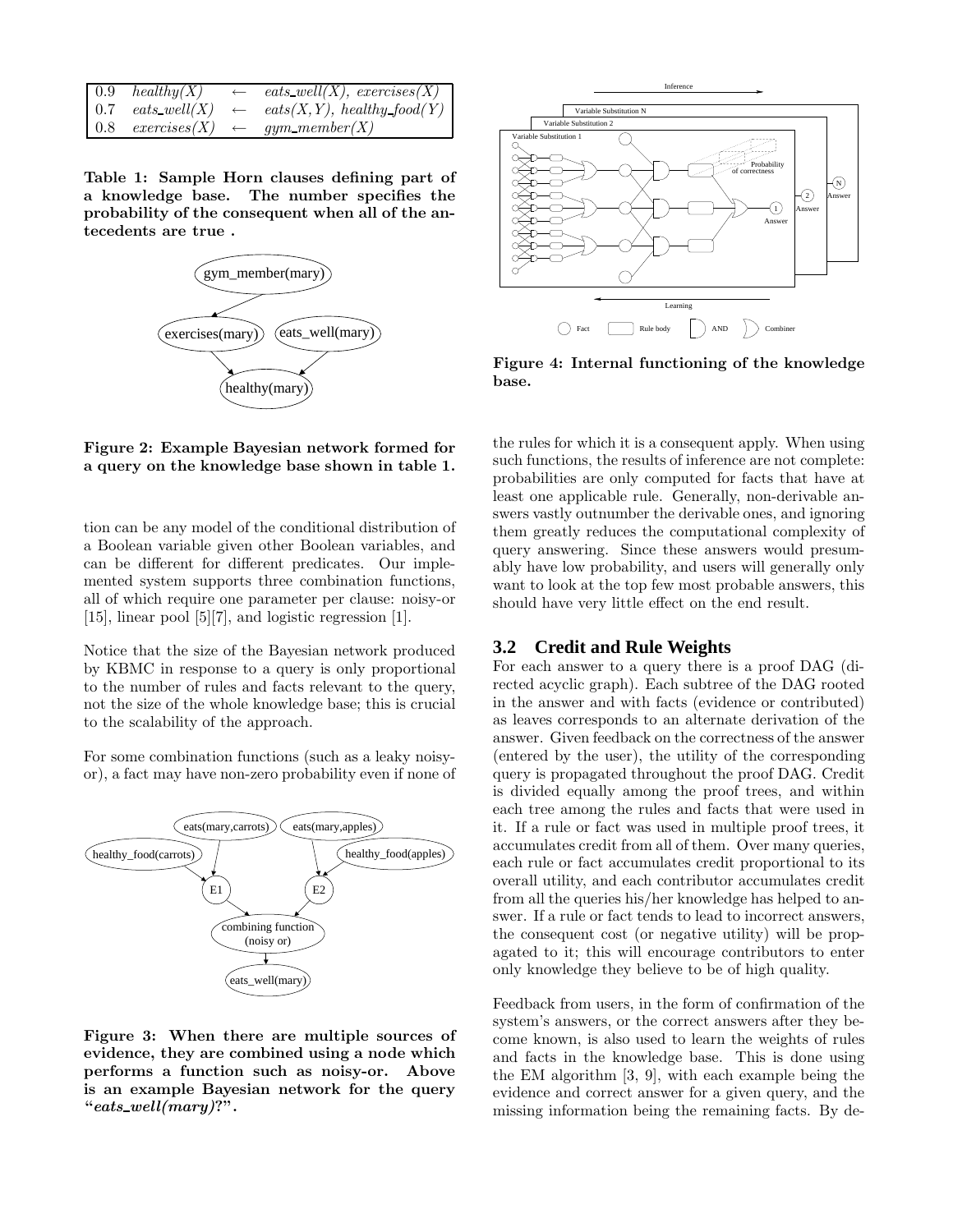#### Table 2: The CKB algorithms.

#### Inputs:

- E Set of grounded predicates (evidence)
- KB Set of horn clauses with associated probabilities (knowledge base)
- **F** Feedback set  $\{f_1, f_2, \dots\}$ , with  $f_i = (\mathbf{E}, q, a)$ : an evidence set, a query, and the correct answer.

#### AnswerQuery(KB, E, q)

 $N =$  GenerateNetwork(**KB**, **E**, *q*) return  $P(q|\mathbf{E}) = \text{RunBayesNetInference}(N)$ 

#### Train(KB, F)

do while KB probabilities have not converged: for each  $f_i$  in **F**:  $N =$  GenerateNetwork(**KB**,  $f_i(\mathbf{E})$ ,  $f_i(q)$ )  $SetEvidence(N, f_i(q))$  $RunBayesNetInference(N)$ AccumulateProbabilities( $KB, N$ ) UpdateRuleProbabilities(KB)

### GenerateNetwork(KB, E, q)

 $G = \text{GenerateProofDAG}(\mathbf{KB}, \mathbf{E}, q)$  $N =$  ConvertToBayesianNetwork $(G)$ return  $N = \text{SetEvidence}(N, \mathbf{E})$ 

fault, each first-order rule has only one weight, obtained by tying (averaging) the weights of its ground instances. The weights of all the combination nodes corresponding to that rule in the propositionalized network are set to this value.

The CKB algorithms are summarized in Table 2. GenerateProofDAG() uses Prolog to find all possible proof trees for the given query, and then merges these proof trees into a proof DAG. ConvertToBayesianNetwork() constructs a Bayesian network of AND and combination nodes as described earlier. UpdateRuleProbabilities() updates the probabilities in the knowledge base so as to maximize the likelihood of the feedback.

# **4. EXPERIMENTAL EVALUATION**

As a preliminary evaluation, we performed two sets of experiments using our implementation of a collective knowledge base. In the first, we generated synthetic first-order rules and facts. In the second, we built a printer troubleshooting knowledge base using contributions from real users. Logistic regression was used as the evidence combination function in both experiments.

## **4.1 Synthetic Knowledge Bases**

To our knowledge, there is currently no publicly-available knowledge base of the scope that would be desirable for demonstrating the advantages of our system. We thus opted to simulate the contributions of many different volunteers to a collective knowledge base, in the form of first-order rules and facts.

We based our knowledge generation process on the assumption that a contributor is an expert in a particular topic. We thus first generated a random taxonomy of topics, each of which contained some number of predicates, variable types, and ground instances. An expert is likely to know not just the concepts in a given topic, but also the general concepts of more specialized subtopics. Each topic was thus divided into general and specific predicates. An expert could form rules for a topic<sup>3</sup> using as antecedents any of the topic's predicates, or any of the general predicates of the immediate sub-topics. We generated a random knowledge base of rules in this way.

We simulated an expert by choosing a random topic and sampling the knowledge base for rules with consequents from nodes in the vicinity of that topic in the hierarchy. The probability that an expert submitted a rule in a given topic decreased exponentially with the distance (number of hops) between that topic and the expert's one in the taxonomy. We randomly added and removed antecedents from an expert's rules to simulate noisy or incomplete knowledge.

Positive training and testing examples were generated by randomly choosing a consequent and backward-chaining through rules in the knowledge base to find evidence that supported them. A positive example was turned into a negative one by removing a single evidence item, which resulted in "near-miss" examples that are easy to mistake as positive. Note that some samples thus required only knowledge contained within one topic, while others required chains of inference that spanned topics and subtopics, which we believe is often the case in the real world.

We modeled the accumulation of knowledge as proportional to the number of contributors to the system, with 25 rules and 50 feedback instances per contributor. The ontology had 25 nodes, and the "true" knowledge base had 50 rules per category. These and other parameters (provided in an online appendix) were constant throughout the experiments, and set before seeing any test results. We tested with 500 queries. The results are shown in Figure 5, where "Averaged Experts" is the performance obtained by estimating the probability of an answer as the average of the probabilities predicted by the relevant experts (i.e., those that were able to answer the question). "Trained CKB" and "Untrained CKB" refer to the performance obtained by using the architecture presented in this paper, with or without using the feedback to train. The performance measure ("Accuracy") is the fraction of queries that were answered correctly (with unanswered queries counting as failures). The advantage of the collective knowledge base increases rapidly with the number of contribu-

<sup>3</sup>Rules for a topic are defined as rules whose consequent is a predicate belonging to that topic.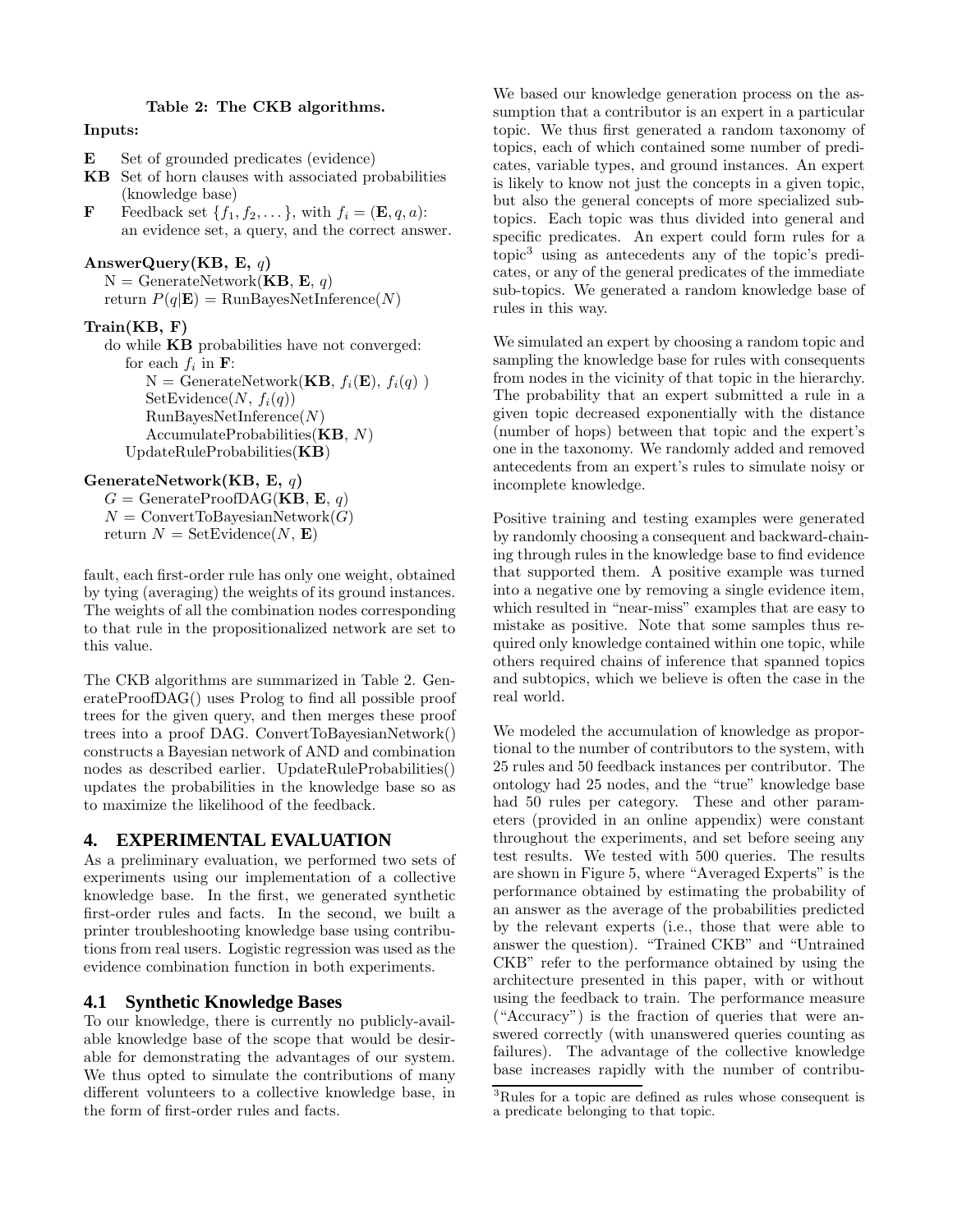

Figure 5: Results on synthetic knowledge bases.

tors. This is attributable to the increasing number of connections that can be made between different contributions as the knowledge base becomes increasingly densely populated. We also see that applying machine learning to estimate the quality of knowledge further improves performance.

Although not optimized for speed, our current system is fairly efficient. The time required to extract the Bayesian network for a query from the knowledge base was dominated by the time to run probabilistic inference on the network. The size of the extracted Bayesian network grew sub-linearly in the size of the knowledge base, from an average of 11 nodes for a collection of 10 experts to 24 nodes for a collection of 50 experts. The average time spent on probabilistic inference for a query asked of the pool of 50 experts was 400 milliseconds; the time required to run EM was approximately proportional to the product of this and the number of training examples.

#### **4.2 Printer Troubleshooting**

A significant portion of Usenet newsgroups, FAQs, and discussion forums is devoted to the task of helping others diagnose their computer problems. This suggests that an automated knowledge base for this domain would be in high demand. It is also potentially well suited to development using our collective knowledge base architecture, due to the availability of a large pool of willing experts with some degree of formal knowledge, the availability of objective outcomes for feedback purposes, the composable nature of the knowledge, the fact that evidence can potentially be captured automatically from the machines being diagnosed, etc. As a first step in this direction, we have carried out a pilot study demonstrating that knowledge obtained from real-world experts in this domain can be merged into a system that is more accurate than the experts in isolation.

We used the Microsoft printer troubleshooting Bayesian network as a model of the domain.<sup>4</sup> (In other words, examples generated from this network were used to simulate examples generated by the real world.) The network consists of 76 Boolean variables. Seventy of these are informational, such as "print spooling is enabled" and "fonts are installed correctly", and six are problemrelated, such as "printing takes too long". Many of the variables are labeled as fixable and/or observable with associated costs. We considered any variable whose cost of observation was less than one to be evidence, and any proposition that was fixable but not evidence to be a cause, which resulted in seventeen evidence variables and twenty-three causes.

The system attempts to identify the most likely cause of a problem, given the evidence and problem nodes. To generate plausible problems a user may ask the system about, we generated random samples from the network and accepted only those where exactly one cause was at fault and at least one of the problem-related propositions was true. The system was then presented with the resulting evidence and problem nodes and asked to diagnose which proposition was the cause of the problem. As in the first-order domain, the system may elect not to answer a question. We report two measures of success. One is the fraction of queries whose cause is properly diagnosed (with unanswered queries counting as failures). The other is the average rank of the correct diagnosis in the list of probable causes returned (with the most probable cause having rank one). This corresponds to the number of actions a user needs to perform before the printer is functioning again.

We gave the definitions of the seventy-six variables to four volunteers, who were each asked to write rules describing the printer domain to the best of their ability in a limited amount of time. All four were computer users who have had experience printing but did not have any particular expertise or training on the subject. Table 3 shows for each volunteer the time spent contributing knowledge, the number of rules contributed, and the performance before and after learning rule weights. Two hundred examples were used for training. Random guessing would have achieved an accuracy of 4.5%.

Table 3 also shows the results of combining the experts. The row labeled "Average" is the result of averaging predictions as described before.<sup>5</sup> The "CKB" row shows the added advantage of the collective knowledge base: it achieves higher accuracy than a simple combination of the individual volunteers, both when the individual volunteers' rule coefficients have been trained and when

<sup>4</sup>Available at http://www.cs.huji.ac.il/˜galel/Repository/- Datasets/win95pts/.

<sup>5</sup>This can be higher than the average accuracy of the experts, if different experts answer different questions, because an unanswered query is counted as answered incorrectly.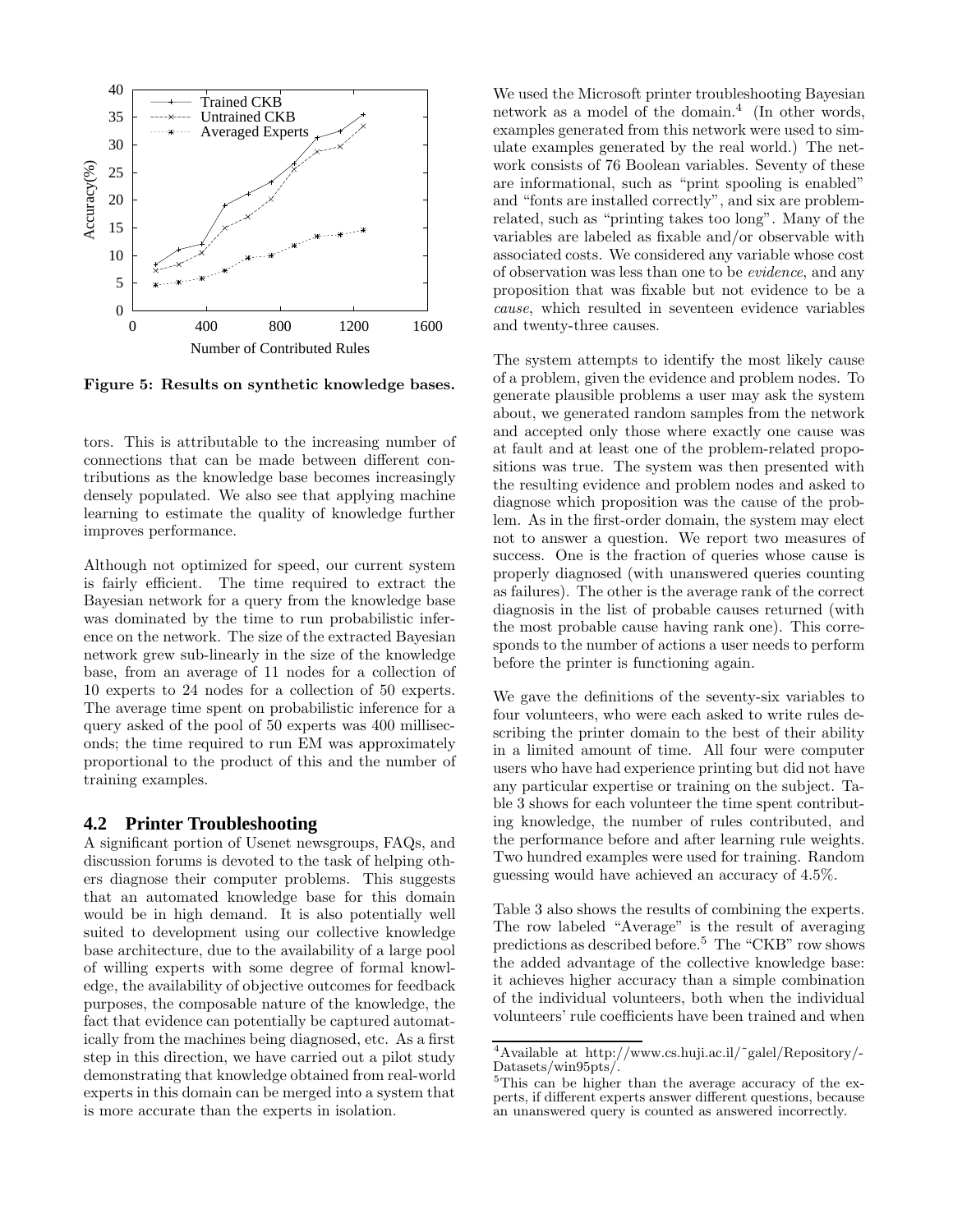Table 3: Printer troubleshooting results. "Volunteer  $i$ " is the system using the *i*th volunteer's rules. "CKB" is the collective knowledge base. The accuracy of random guessing is 4.5%.

| System      | Time                     | Num.                     | $\%$ .<br>Accuracy |                 | Rank                      |                 |
|-------------|--------------------------|--------------------------|--------------------|-----------------|---------------------------|-----------------|
|             | mins)                    | Rules                    | Untrained          | $\rm{Triangle}$ | $\sqrt{\text{Intrained}}$ | $\rm{Triangle}$ |
| Volunteer 1 | 120                      | 79                       | 11.1               | 15.8            | 11.9                      | 6.7             |
| Volunteer 2 | 30                       | 32                       | 2.6                | 4.5             | 9.4                       | 8.6             |
| Volunteer 3 | 120                      | 40                       | 2.7                | 10.3            | 13.6                      | 10.3            |
| Volunteer 4 | 60                       | 34                       | 3.9                | 6.3             | 13.0                      | 12.0            |
| Average     | $\overline{\phantom{a}}$ |                          | 2.2                | 17.6            | 13.3                      | 6.7             |
| CKB         | $\overline{\phantom{a}}$ | $\overline{\phantom{a}}$ | 4.6                | 34.6            | 12.7                      | 5.7             |

they have not. Thus we observe once again that the collective knowledge base is able to benefit from chaining between the rules of different volunteers.

# **5. RELATED WORK**

Open Mind [22] (www.openmind.org) and MindPixel (www.mindpixel.com) are two recent projects that seek to build collective knowledge bases. However, neither of them addresses the issues of quality, consistency, relevance, scalability and motivation that are critical to the success of such an enterprise. The MindPixel site asks contributors to input natural language statements and states that they will be used to train a neural network, but it is not clear how this will be done, or how the results will be used. Open Mind appears to be mainly an effort to gather training sets for learning algorithms (e.g., for handwriting and speech recognition). Its "common sense" component [21] is similar to Mind-Pixel. Cycorp (www.cyc.com) has recently announced its intention to allow contributions to Cyc from the public. However, its model is to have contributions screened by Cyc employees, which makes these a bottleneck preventing truly large-scale collaboration. There is also no mechanism for motivating contributors or ensuring the relevance of contributions. Another key difference between Cyc and our approach is that Cyc is an attempt to solve the extremely difficult problem of formally representing all common sense knowledge, while our goal is to build knowledge bases for well-defined, concrete domains where it should be possible to enter much useful knowledge using relatively simple representations.

The Semantic Web is a concept that has received increasing attention in recent times [2]. Its goal can be summarized as making machine-readable information available on the Web, so as to greatly broaden the spectrum of information-gathering and inference tasks that computers can carry out unaided. The Semantic Web can be viewed as complementary to the architecture described here, in that each can benefit from the other. The Semantic Web can provide much of the infrastructure needed for collective knowledge bases (e.g., standard formats for knowledge). In turn, the mechanisms described in this paper can be used to guide and optimize the development of the Semantic Web. Similar remarks apply to other ongoing efforts to support largescale, distributed knowledge base development (e.g., the Chimaera project [11]).

Collaborative filtering systems [18] and knowledge-sharing sites [4] can be viewed as primitive forms of collective knowledge base. Their success is an indication of the promise of mass collaboration.

The representation we use is a form of probabilistic logic program [13]. Other recently-proposed probabilistic first-order formalisms include stochastic logic programs [12] and probabilistic relational models [6]. Stochastic logic programs are a generalization of probabilistic context-free grammars, and assume that for a given consequent only one rule can fire at a time. They are thus not applicable when multiple rules can function simultaneously as sources of evidence for their common consequent. Probabilistic relational models lack the modularity required for construction by many looselycoordinated individuals. In the future we plan to explore ways of adapting these approaches for our purposes, and to compare them with probabilistic logic programs.

# **6. CONCLUSION**

Knowledge acquisition is the key bottleneck preventing the wider spread of AI systems. Both current approaches to it — manual and automatic — have limitations that are hard to overcome. The Internet makes possible a new alternative: building knowledge bases by mass collaboration. While this approach can greatly reduce the time and cost of developing very large knowledge bases, it raises problems of quality, consistency, relevance, scalability and motivation. This paper proposes an architecture that addresses each of these problems. Experiments with large synthetic knowledge bases and a pilot study in the printer diagnosis domain show its promise.

Current and future research directions include: developing first-order probabilistic methods specifically for collective knowledge engineering, focusing particularly